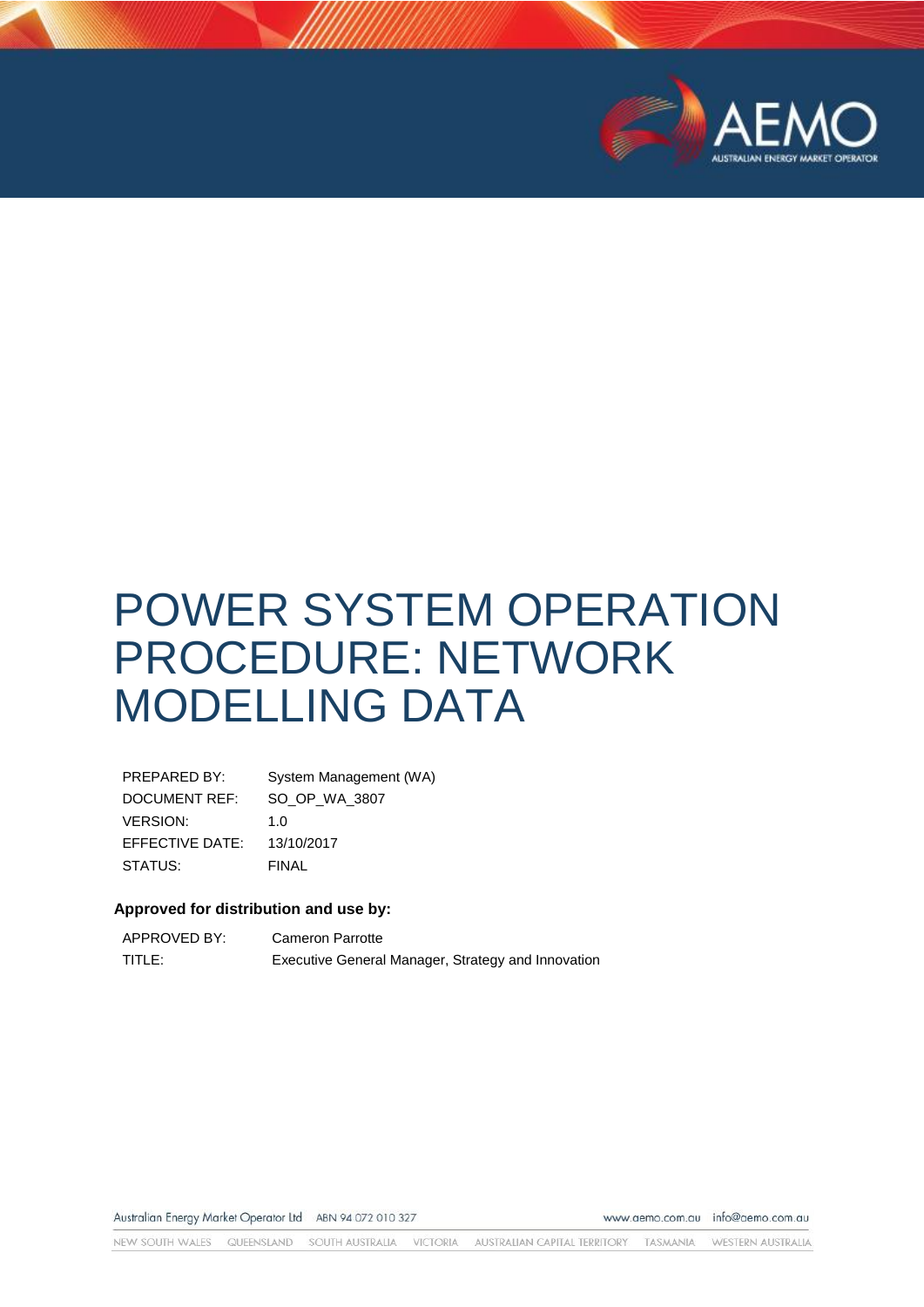

# **VERSION RELEASE HISTORY**

| <b>Version</b> | <b>Effective Date</b> | <b>Summary of Changes</b>                                                                                                                                                              |
|----------------|-----------------------|----------------------------------------------------------------------------------------------------------------------------------------------------------------------------------------|
| 1.0            | 13/10/2017            | New Power System Operation Procedure: Network Modelling Data (as per Procedure<br>Change Proposal AEPC 2017 08), includes items to allow for Power System Model<br>data to be provided |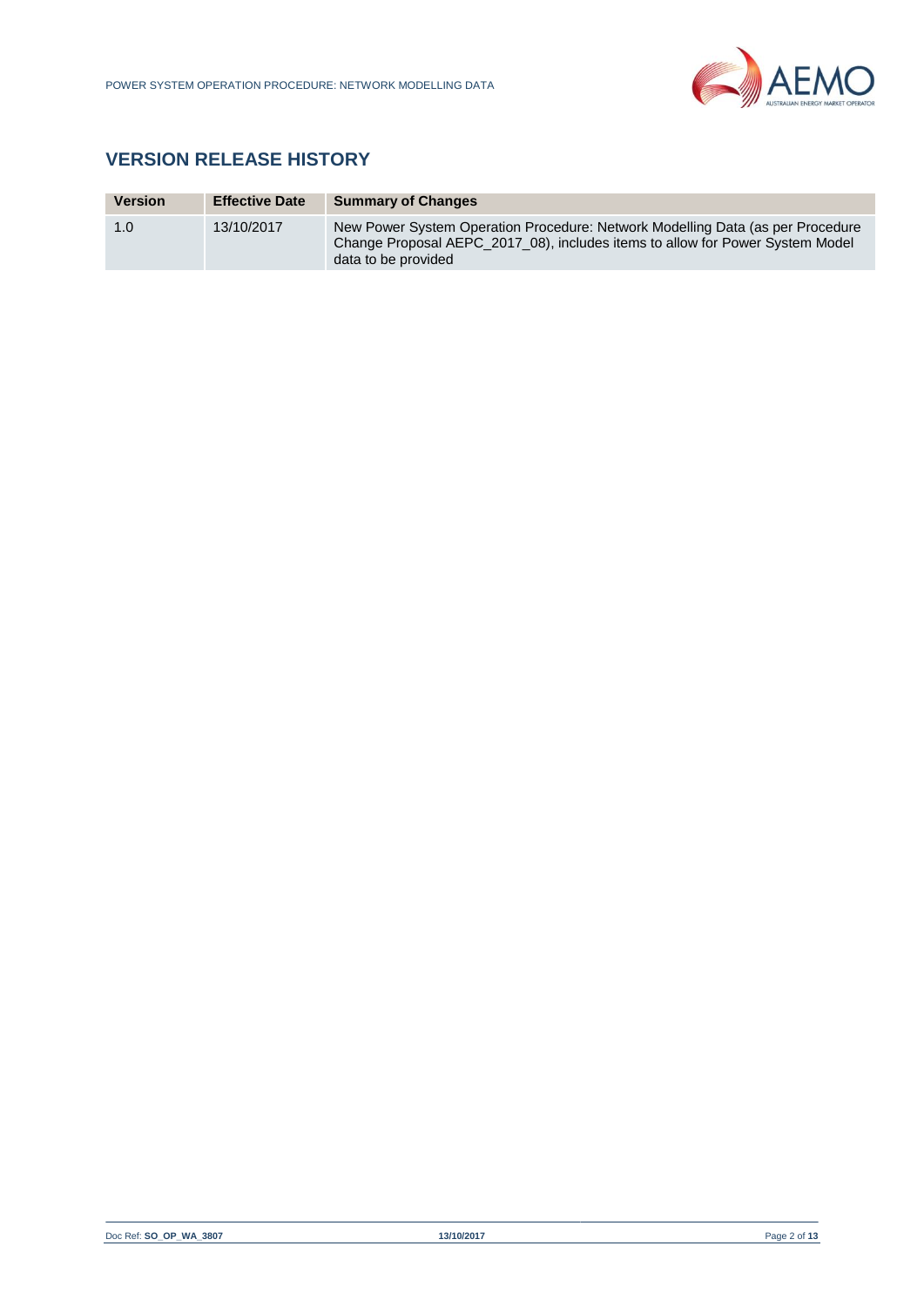

# **CONTENTS**

| $\blacktriangleleft$ | <b>PROCEDURE OVERVIEW</b>                                |                  |
|----------------------|----------------------------------------------------------|------------------|
| 1.1                  | Relationship with the Wholesale Electricity Market Rules | 4                |
| 1.2                  | Interpretation                                           | 4                |
| 1.3                  | Purpose and application of this Procedure                | 5                |
| 1.4                  | Associated documents                                     | 6                |
| $\mathbf{2}$         | <b>ACCESS TO INFORMATION</b>                             | 7                |
| 2.1                  | General                                                  | 7                |
| $2.2^{\circ}$        | <b>Technical Information Requirements</b>                | 7                |
| 2.3                  | Process for AEMO                                         | 13 <del>12</del> |

# **LIST OF TABLES**

| Table 1: Defined terms        |  |
|-------------------------------|--|
| Table 2: Associated Documents |  |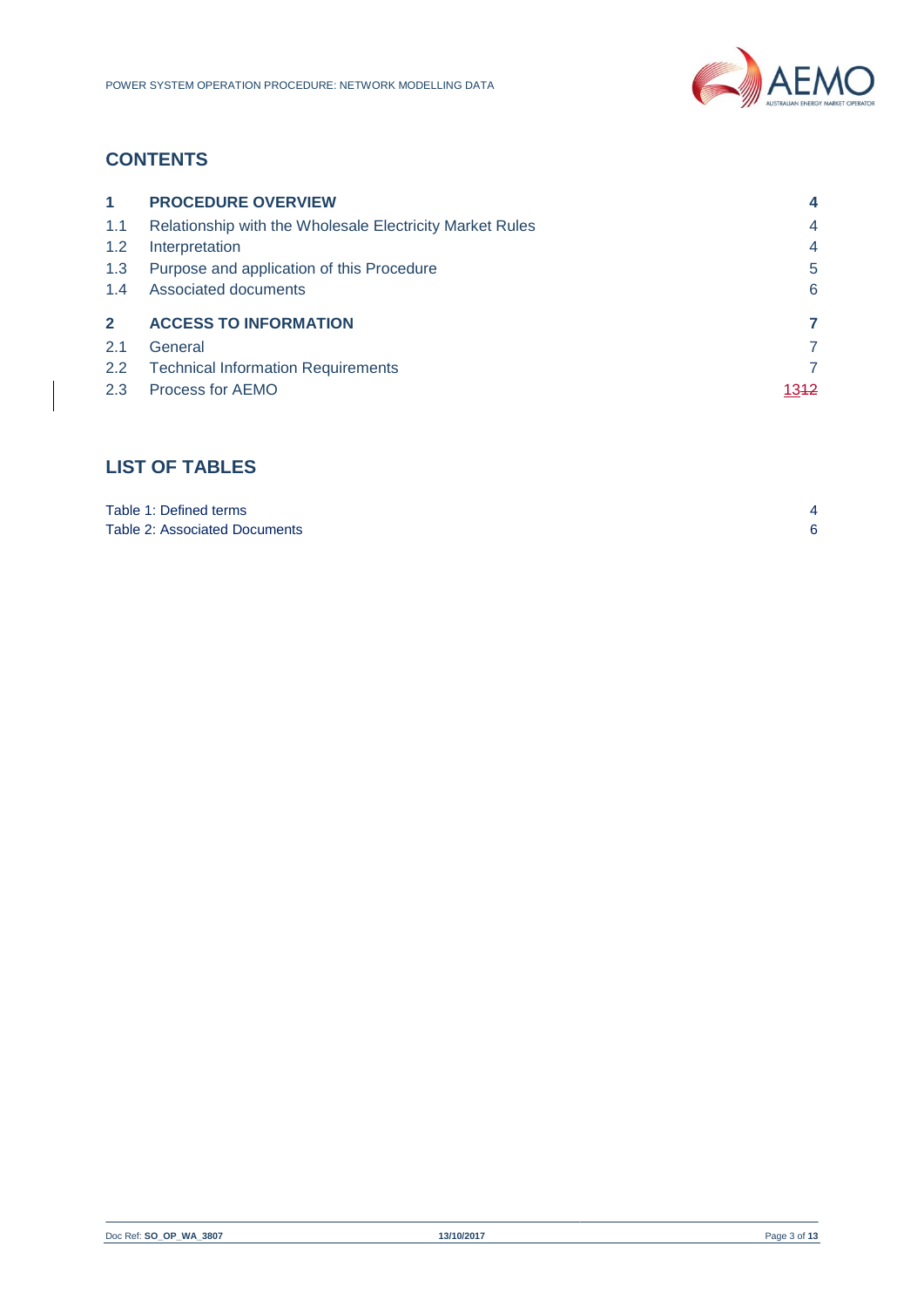

# <span id="page-3-0"></span>**1 PROCEDURE OVERVIEW**

## <span id="page-3-1"></span>**1.1 Relationship with the Wholesale Electricity Market Rules**

- 1.1.1 This Power System Operation Procedure: Network Modelling Data is made in accordance with clause 2.28.3A of the Wholesale Electricity Market Rules (**WEM Rules**).
- 1.1.2 References to particular WEM Rules within this Procedure in bold and square brackets **[Clause XX]** are current as of 1 October 2017. These references are included for convenience only, and are not part of this Procedure.

#### <span id="page-3-2"></span>**1.2 Interpretation**

- 1.2.1 In this Procedure:
	- (a) terms that are capitalised but not defined in this Procedure have the meaning given in the WEM Rules;
	- (b) to the extent that this Procedure is inconsistent with the WEM Rules, the WEM Rules prevail to the extent of the inconsistency;
	- (c) a reference to the WEM Rules or Market Procedures includes any associated forms required or contemplated by the WEM Rules or Market Procedures;
	- (d) unless the context requires otherwise, references to AEMO include AEMO in its System Management capacity; and
	- (e) words expressed in the singular include the plural or vice versa.
- 1.2.2 In addition, the following defined terms in [Table 1](#page-3-3) have the meaning given.

#### <span id="page-3-3"></span>**Table 1: Defined terms**

| <b>Term</b>                | <b>Definition</b>                                                                                                                                                                                                                                                                        |
|----------------------------|------------------------------------------------------------------------------------------------------------------------------------------------------------------------------------------------------------------------------------------------------------------------------------------|
| Accurate                   | (In relation to information) The information is, in all material respects, true and<br>correct and not misleading, whether by omission of any information or otherwise,<br>and includes all relevant information                                                                         |
| At All Times               | Available continuously 24 hours per day and 7 days per week.                                                                                                                                                                                                                             |
| <b>EMS</b>                 | An Energy Management System used by AEMO to monitor and control the SWIS in<br>real time.                                                                                                                                                                                                |
| <b>GIS</b>                 | A Geographical Information System used by AEMO to display geographical data<br>about physical assets (such as network and generator assets).                                                                                                                                             |
| <b>Hard Circuit Rating</b> | The highest permissible load at which a network circuit can operate at the time<br>based on any applicable Equipment Limit, Security Limit, Transmission Circuit Limit,<br>Overload Rating, maximum allowable overload period, Security Constraint,<br>temporary limit, or quasi-rating. |
| <b>Overload Rating</b>     | Temporary ratings as per the WEM Rules [Clause 2.28.3(a)(v)] that are higher than<br>the Transmission Circuit Limit to which the transmission circuit can be loaded for a<br>maximum allowable overload period and provided to AEMO via Western Power's<br>EMS.                          |
| Power System Model         | Data representing components of the SWIS that can be used by a Power System<br>Modelling and Analysis tool Tool to analyse how the SWIS will operate. The model<br>data required by AEMO is in DigSILENT PowerFactory format.                                                            |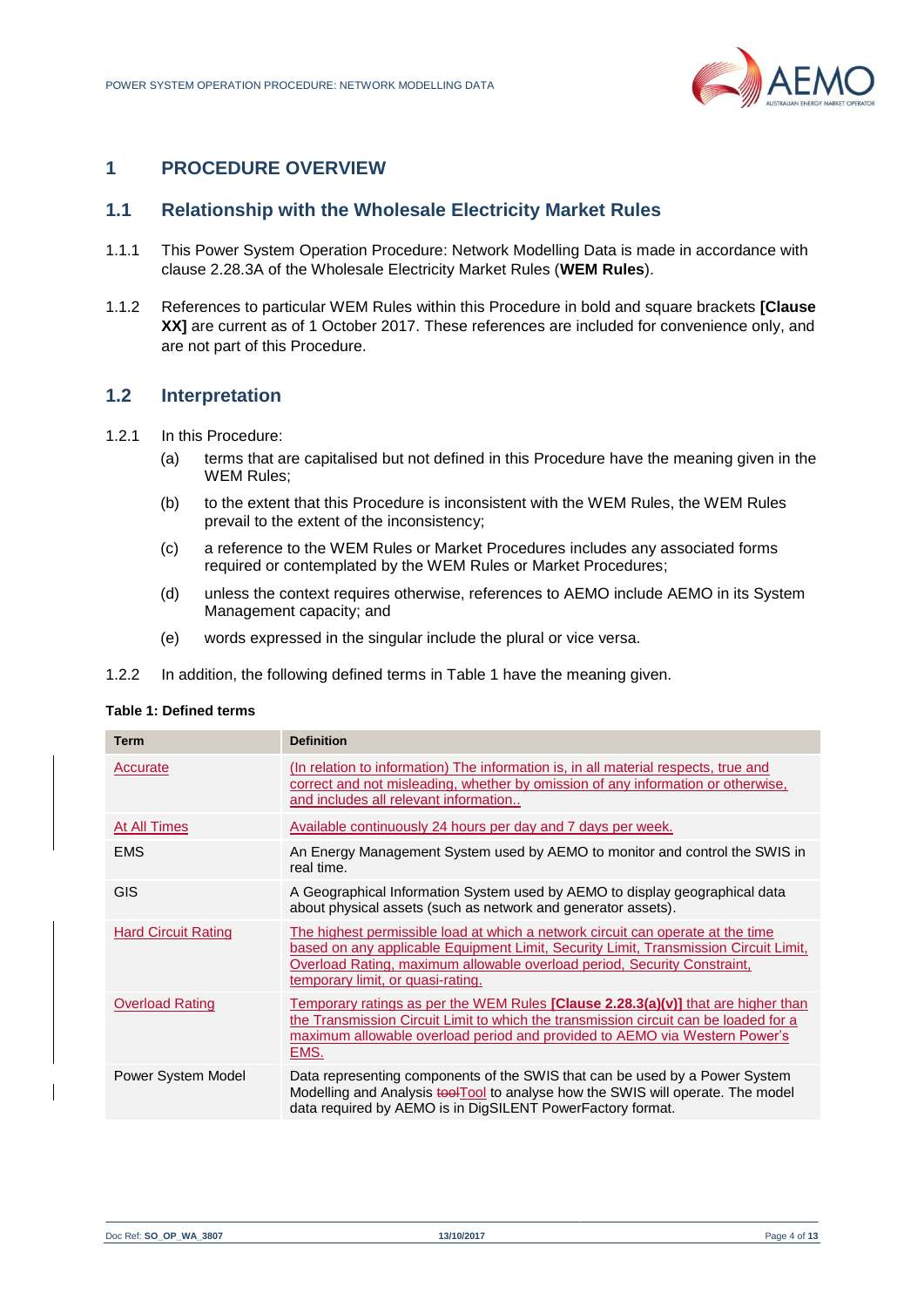

| <b>Term</b>                                 | <b>Definition</b>                                                                                                                                                                                                                                                                                                                                                        |
|---------------------------------------------|--------------------------------------------------------------------------------------------------------------------------------------------------------------------------------------------------------------------------------------------------------------------------------------------------------------------------------------------------------------------------|
| Power System Modelling<br>and Analysis Tool | Power system grid modelling and analysis software used to model the SWIS and<br>analyse it to determine how it will operate under various conditions. Currently AEMO<br>will use the uses DigSILENT PowerFactory for this purpose.                                                                                                                                       |
| <b>SCADA</b>                                | Supervisory Control and Data Acquisition used to describe telemetry and associated<br>real-time control/indication functions.                                                                                                                                                                                                                                            |
| <b>SCADA Limit</b>                          | A value, provided to an operator via the SCADA system that represents the value of<br>a power system state variable, beyond which the SCADA warns the operator that a<br>critical amount has been reached or exceeded.                                                                                                                                                   |
| <b>Security Constraints</b>                 | Security constraints as per the WEM Rules [Clause 2.28.3A(a)(iv)] that create<br>Security Limits due to there being technical limits on the operation of the SWIS as a<br>whole, or on a region of the SWIS, necessary to maintain Power System Security,<br>including both static and dynamic limits, and including limits to allow for and to<br>manage contingencies. |
| <b>Transmission Circuit</b><br>Limit        | A limit as per the WEM Rules [Clause 2.28.3A(a)(iii)] that is applied to the<br>operation of a transmission circuit in the SWIS caused by the load capability of the<br>lowest rated component of the transmission circuit.                                                                                                                                              |
| <b>TSM</b>                                  | Transmission Security Management is a sub-system within the EMS that provides<br>the ability to model the SWIS in real-time timeframes and monitor SWIS security<br>against pre-defined contingencies.                                                                                                                                                                   |
| <b>TSM Limit</b>                            | A value, provided to an operator via the TSM function of the EMS that represents<br>the value of a power system variable, beyond which the EMS warns the operator<br>that a critical amount has been reached or exceeded, or would be reached or<br>exceeded in the future if the power system circumstances were to occur.                                              |
| Up To Date                                  | (In relation to information) The information is Accurate at the time when it is<br>provided.                                                                                                                                                                                                                                                                             |

## <span id="page-4-0"></span>**1.3 Purpose and application of this Procedure**

- 1.3.1 The Procedure describes:
	- (a) the information that a Network Operator must provide to AEMO for each of its Networks;
	- (b) the processes to be followed by a Network Operator to enable AEMO to have access to the information;
	- (c) the technical and communication criteria that a Network Operator must meet with respect to AEMO's ability to access the information; and
	- (d) the processes to be followed by AEMO when accessing the information.
- 1.3.2 This Procedure applies to:
	- (a) AEMO in following the processes when accessing the information provided by Network Operators; and
	- (b) Network Operators in:
		- (i) providing network modelling data;
		- (ii) following the processes to enable AEMO to have access to the information; and
		- (iii) meeting the technical and communication criteria to provide access to the information;,

to enable AEMO to meet its obligations inunder the WEM Rules.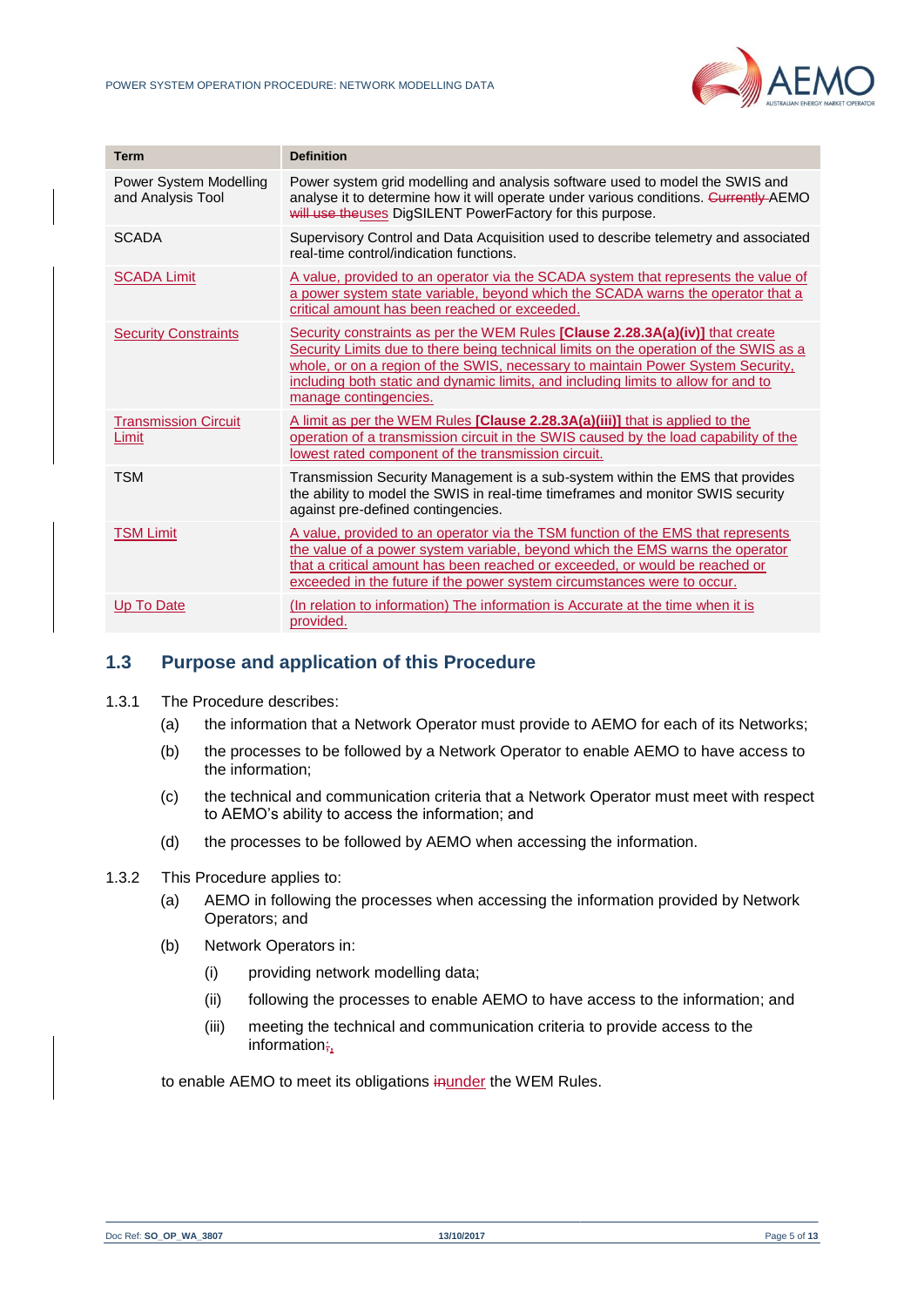# <span id="page-5-0"></span>**1.4 Associated documents**

1.4.1 The following Market Procedures (available on the Market Web Site<sup>1</sup>) provide background information to this Procedure:

#### <span id="page-5-1"></span>**Table 2: Associated Documents**

| <b>Reference</b> | <b>Title</b>                                                          | Location     |
|------------------|-----------------------------------------------------------------------|--------------|
| SO OP WA 3805    | <b>IMS Interface Market Procedure – Network</b><br>Operators and AEMO | AEMO Website |
| N/A              | Market Procedure: Monitoring and Reporting<br>Protocol                | AEMO Website |
| SO OP WA 3802    | <b>PSOP: Communications and Control Systems</b>                       | AEMO Website |
| SO OP WA 3803    | PSOP: Dispatch                                                        | AEMO Website |
| SO OP WA 3808    | <b>PSOP: Power System Security</b>                                    | AEMO Website |

l

<sup>&</sup>lt;sup>1</sup> Available at: <http://aemo.com.au/Electricity/Wholesale-Electricity-Market-WEM/Procedures>.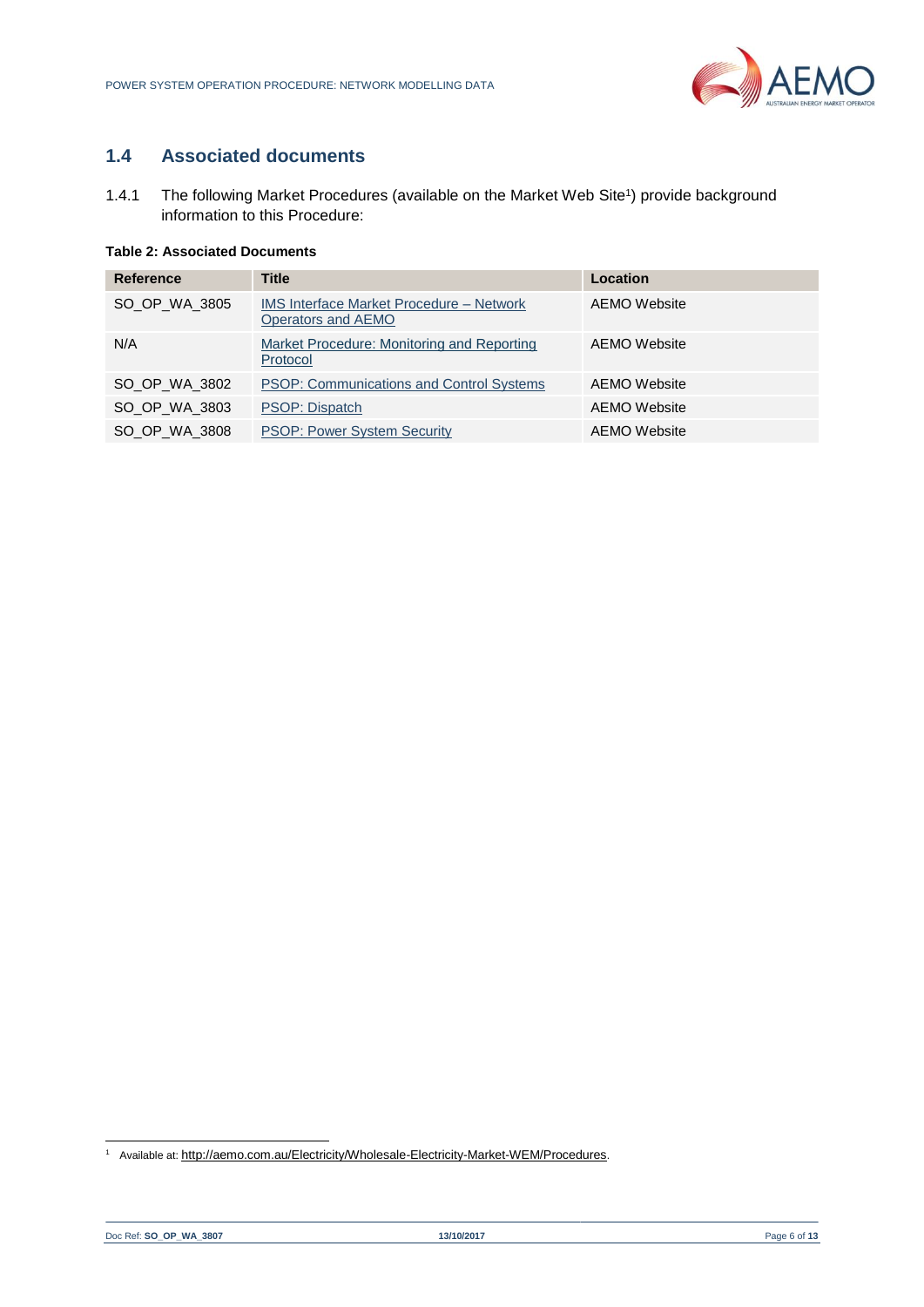

## <span id="page-6-0"></span>**2 ACCESS TO INFORMATION**

#### <span id="page-6-1"></span>**2.1 General**

- 2.1.1 In accordance with the WEM Rules, AEMO has the function of ensuring that the SWIS operates in a secure and reliable manner **[Clause 2.2.1]**. To fulfil this key function, AEMO must have the ability to model the SWIS accurately to assess the effects of various operating scenarios (in accordance with the PSOP: Power System Security). This Procedure specifies information that AEMO requires from Network Operators so that it can carry out these assessments.<sup>2</sup>-This Procedure also specifies processes to be followed by AEMO and Network Operators and the relevant technical and communication criteria. as per the WEM Rules **[Clauses 2.28.3A(b) and 2.28.3A(c)]**.
- 2.1.2 It should be noted that at the effective date of this Procedure Western Power was the only WEM-registered Network Operator in the SWIS. Therefore, until this registration situation changes, references to a Network Operator in this Procedure are references to Western Power. Western Power will provide the network modelling data in the format, form and manner specified in this Procedure for AEMO to use to operate the SWIS in a secure and reliable manner.
- 2.1.3 The term Power System Model in this Procedure refers to Western Power's power system modelling data files for the SWIS (currently in PowerFactory format). These files can be loaded within AEMO's Power System Modelling and Analysis Tool (currently the DigSILENT PowerFactory system). These files contain SWIS modelling information that Western Power is able to share with AEMO. In accordance with the WEM Rules **[Clause 2.28.3B]** of the WEM Rules AEMO requires Network Operators to provide the Power System Model information in this format.
- 2.1.4 Currently AEMO is provided with access to Western Power's EMS<sup>3</sup> to use as its primary realtime system to <del>operate</del>nsure that the SWIS operates in a secure and reliable manner<sup>4</sup>.
- 2.1.5 The confidentiality provisions under the WEM Rules **[Clause 10.2]** apply to all information provided to AEMO by Rule Participants. The information contemplated by this Procedure has a confidentiality status of Rule Participant Network Restricted.

#### <span id="page-6-2"></span>**2.2 Technical Information Requirements**

- <span id="page-6-3"></span>2.2.1 This step describes the categories of information that are required, and AEMO's requirements for access to the information. Network Operators must provide the information below to AEMO in accordance with this Procedure.
	- (a) Positive, Negative and Zero Sequence Impedances
		- (i) Data
			- (A) The WEM Rules **[Clause 2.28.3A(a)(i)]** require a Network operator Operator to provide impedance data for each of its Networks to AEMO. Impedance values are stored in Western Power's EMS and Western Power's Power

l

<sup>2</sup> This Procedure provides details of the information that must be exchanged and the communications and control systems required by Network Operators and AEMO to enable the SWIS to be operated in a secure and reliable manner. Access to Western Power's ICT systems is addressed in a Services Agreement between Western Power and AEMO. After the end of the Services Term in the Services Agreement, Western Power will no longer be obliged to provide access to the nominated ICT Services at the agreed Service Levels. However, after the end of the Services Term, Western Power will continue to provide all the required data in this Procedure to AEMO in the agreed format, form, manner and timeframe.

<sup>3</sup> Western Power's current EMS for the SWIS is a GE XA21 system.

<sup>4</sup> Planning is currently underway for AEMO to transition to its own independent EMS (GE's e-terra platform) for the SWIS.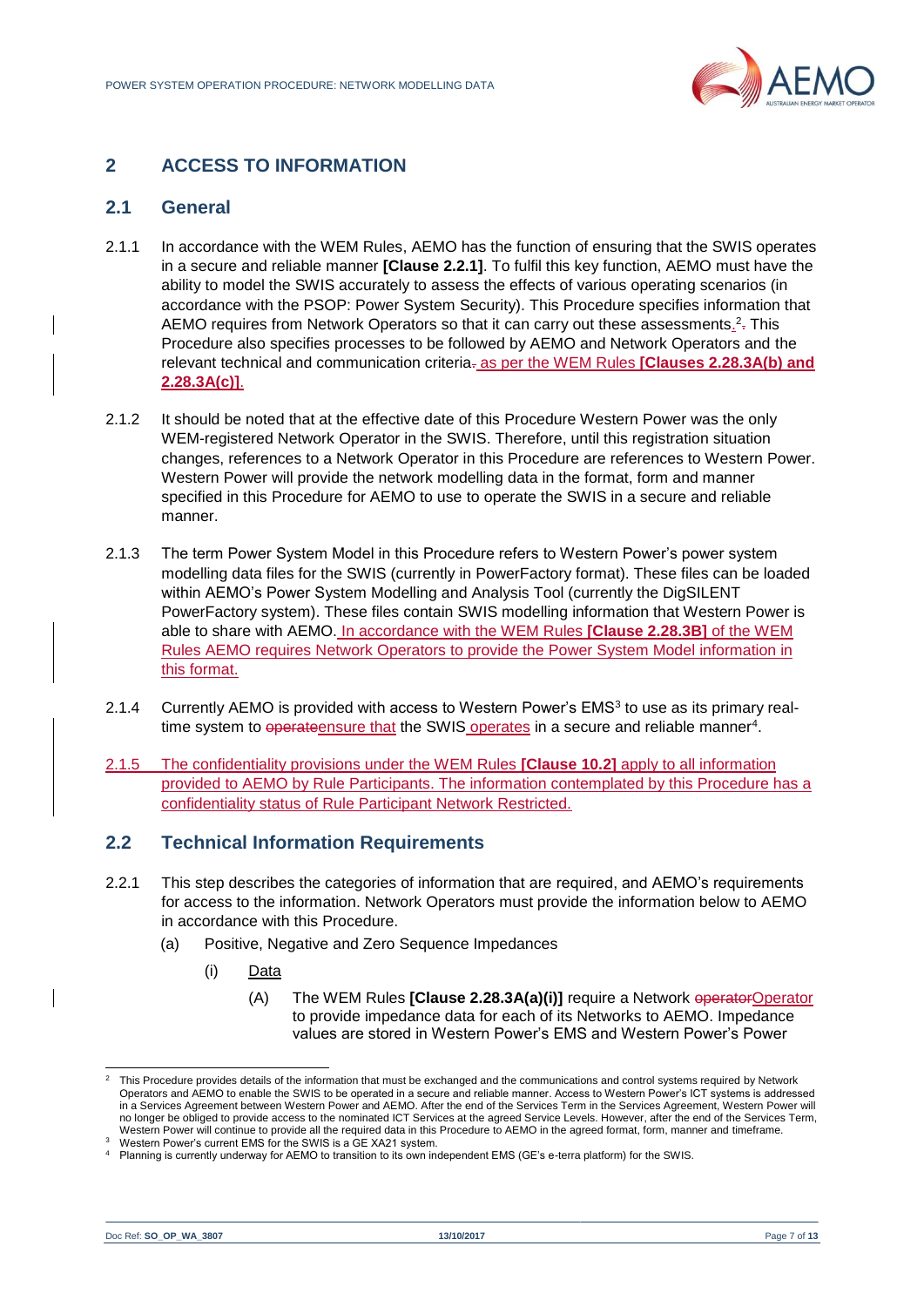

System Model, noting that the negative and zero sequence impedance values inside Western Power's EMS are not currently used operationally – see steps [2.2.1\(c\)](#page-6-3) (Information on Security Constraints) and [2.2.1\(e\)](#page-6-3) (Short Circuit Capability) below.

- (ii) Access Requirements
	- (A) AEMO requires access to Western Power's EMS at all timesAt All Times (as specified in the IMS Interface Market Procedure – Network Operators and AEMO). AEMO requires an up-to-date copy of Western Power's Power System Model and associated files sufficient for the purposes of steady state power system studies of the SWISWEM Rules **[Clause 2.28.3B]** to be provided. (as specified in the IMS Interface Market Procedure – Network Operators and AEMO).

#### (iii) Process

- (A) Western Power must maintain an accurateAccurate network model within its EMS and Power System Model, updating those models no later than 5 Business Days (or as soon as practicableotherwise agreed by AMEO) prior to allowthe network changing for network augmentations, including new or modified connections. Western Power must provide a copy of its Power System Model to AEMO as soon as practicable after anyno later than 5 Business Days (or as otherwise agreed by AMEO) of a major new release prior to the network changing, and after that release has been updated and verified. (as specified in the IMS Interface Market Procedure – Network Operators and AEMO).
- (B) Western Power's EMS model must be aligned as much as practicable with other models used for determining security constraints, such as its Power System Model.
- (C) Where AEMO identifies an issue or a change requirement in the model within Western Power's EMS (including telemetry, telemetry data, or calculations, or calculations results that support the model and its functionality, such as the state estimator and contingency analysis), Western Power must agree on the requirements with AEMO and a timeframe for implementation. Where Western Power and AEMO cannot agree on the requirements or an implementation timeframe, AEMO (acting reasonably) will determine the requirements and a timeframe for implementation.
- (D) AEMO will ensure access to Western Power's EMS and Power System Model is restricted to those staff within AEMO that require it in order to meetas per AEMO's confidentiality obligations under the WEM Rules (note that this includes access for training purposes).
- (b) Information on Network Topology
	- (i) Data
		- (A) The WEM Rules **[Clause 2.28.3A(a)(ii)]** require a Network operator to provide information on network topology for each of its Networks to System Management.AEMO. Information on network topology is primarily available to AEMO from Western Power's EMS, Power System Model and GIS tools. However, AEMO also requires periodic data transfers of current network topology for use in geographic display tools.
	- (ii) Access Requirements
		- (A) AEMO requires access to Western Power's EMS and GIS tools at all timesAt All Times for this information, as well as periodic data transfers on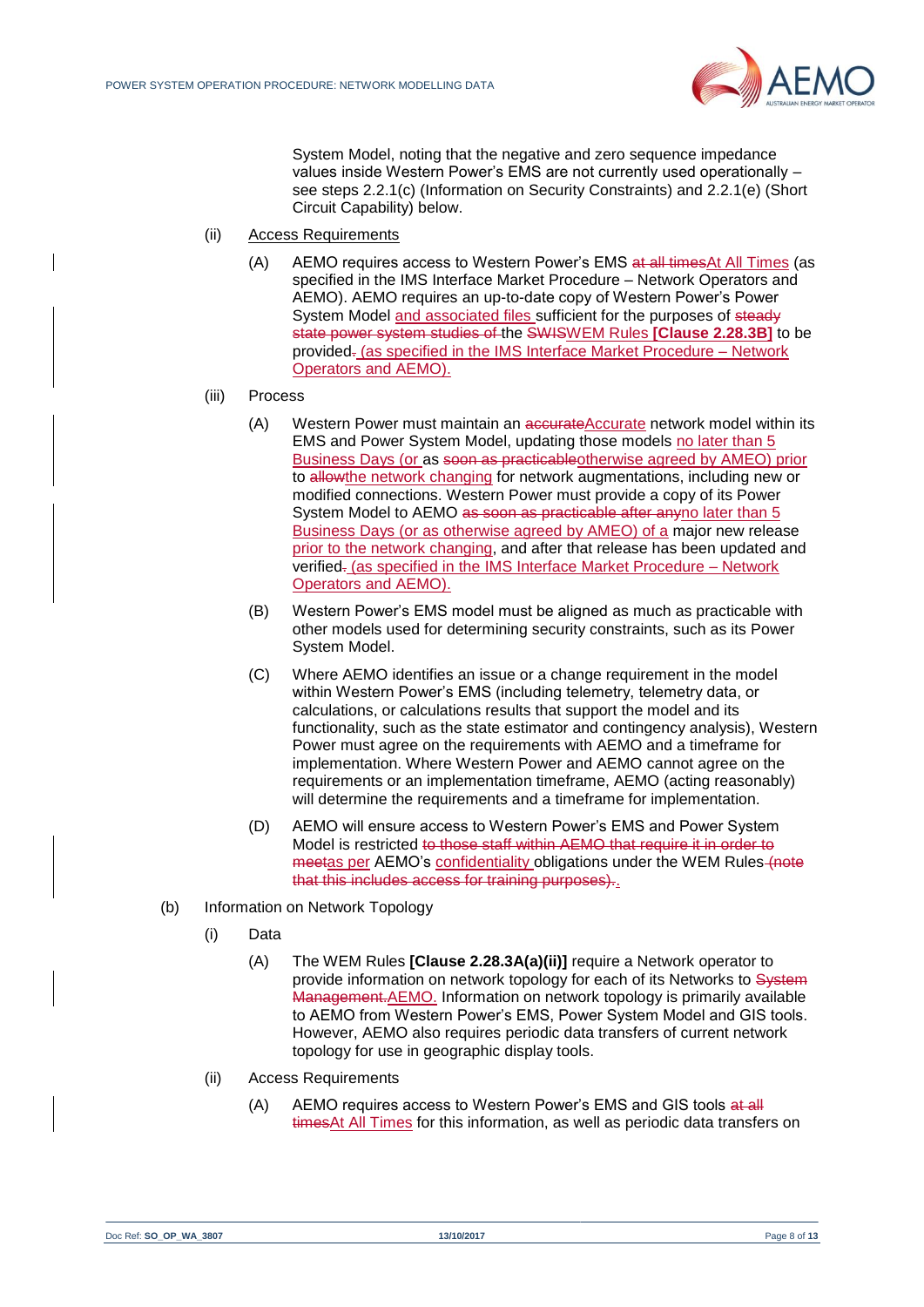

transmission network topology (as specified in the IMS Interface Market Procedure – Network Operators and AEMO).

- (iii) Process
	- (A) Western Power must maintain an accurateAccurate network model within its EMS and Power System Model, updating the models no later than 5 Business Days (or as soon as practicableotherwise agreed by AMEO) prior to allowthe network changing for -network augmentations, including new or modified connections. Western Power must provide a copy of its Power System Model to AEMO as soon as practicable after anyno later than 5 Business Days (or as otherwise agreed by AMEO) of a major new release prior to the network changing, and after that release has been updated and verified. (as specified in the IMS Interface Market Procedure – Network Operators and AEMO).
	- (B) Western Power's EMS model must be aligned as much as practicable with other models used for managing network topology, such as other GIS tools.
	- (C) Where AEMO identifies an issue or a change requirement in the model within Western Power's EMS, Power System Model or GIS tools, Western Power must agree on the requirements with AEMO and a timeframe for implementation. Where Western Power and AEMO cannot agree on the requirements or an implementation timeframe, AEMO (acting reasonably) will determine the requirements and a timeframe for implementation.
	- (D) AEMO will ensure access to Western Power's EMS and Power System Model is restricted to those staff within AEMO that require it in order to meetas per AEMO's confidentiality obligations under the WEM Rules (note that this includes access for training purposes)..
- (c) Information on Security Constraints
	- (i) Data
		- (A) The WEM Rules **[Clause 2.28.3A(a)(iv)]** require a Network operator to provide information on security constraints for each of its Networks to System Management.AEMO. Information on security constraints is primarily provided to AEMO by Network Operators in accordance with the processes set out in the PSOP: Power System Security. However, AEMO also requires access to Western Power's EMS to monitor and assess the status of those constraints.
	- (ii) Access Requirements
		- (A) AEMO requires access to Western Power's EMS at all timesAt All Times for this information, and updates to the Power System Model from time to time (as specified in the IMS Interface Market Procedure – Network Operators and AEMO).
	- (iii) Process
		- (A) Western Power must maintain an accurateAccurate network model within its EMS and Power System Model, updating the models as soon as practicableno later than 5 Business Days (or as otherwise agreed by AMEO) prior to allowthe network changing for network augmentations, including new or modified connections (including any additional telemetry, telemetry data, calculations and calculations results to monitor the security constraint). Western Power must provide a copy of its Power System Model to AEMO no later than 5 Business Days (or as soon as practicable after anyotherwise agreed by AMEO) of a major new release prior to the network changing, and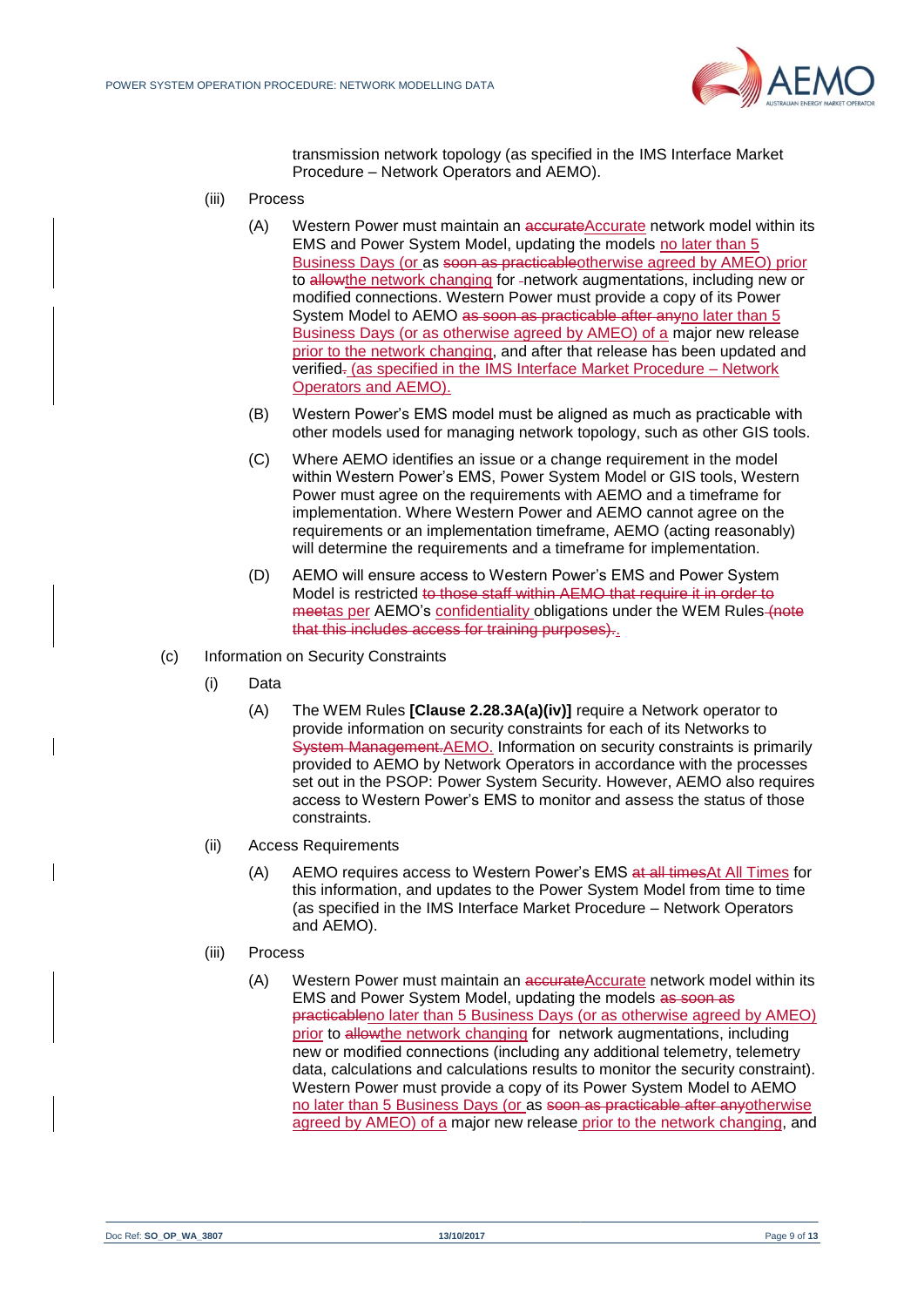

after that release has been updated and verified- (as specified in the IMS Interface Market Procedure – Network Operators and AEMO).

- (B) Western Power must ensure sufficient, up to dateUp To Date, Accurate, and reliable telemetry data is available within its EMS to support the convergence of the EMS model.
- (C) Western Power's EMS model must be aligned as much as practicable with other models used for determining security constraints, such as its Power System Model.
- (D) Where AEMO identifies an issue or change requirement in the model within Western Power's EMS (including telemetry, telemetry data, calculations, or calculations results to support modelling of the constraint), Western Power must agree on the requirements with AEMO and a timeframe for implementation. Where Western Power and AEMO cannot agree on the requirements or an implementation timeframe, AEMO (acting reasonably) will determine the requirements and a timeframe for implementation.
- (E) AEMO will ensure access to Western Power's EMS and Power System Model is restricted to those staff within AEMO that require it in order to meetas per AEMO's confidentiality obligations under the WEM Rules (note that this includes access for training purposes)..
- (d) Transmission Circuit Limits and Overload Ratings
	- (i) Data
		- (A) The WEM Rules **[Clauses 2.28.3A(a)(iii) and 2.28.3A(a)(v)]** require a Network Operator to provide information on transmission circuit limits and overload ratings (including details of how long overload ratings can be maintained) for each of its Networks to System Management.AEMO. Information on transmission circuit limits is primarily accessed by AEMO in Western Power's EMS, and Western Power's limit management tools. Transmission circuit limits are standing limits but may be adjusted by AEMO if advised by Western Power as per the requirements in the PSOP: Power System Security.
		- (B) To allow AEMO to determine which SWIS Operating State the SWIS is in it requires overload ratings and the maximum overload period for it to determine Hard Circuit Ratings to enable it to determine if network equipment is overloaded. Unless otherwise advised, the circuit limits in Western Power's EMS will be taken by AEMO to be the allowable overload ratings with a maximum allowable overload period of zero minutes.
		- (B)(C)Network Operators may advise AEMO of temporary overload ratings or other changes in ratings (e.g. quasi limits) in accordance with the processes set out in the PSOP: Power System Security. For each transmission circuit a temporary overload rating and its maximum allowable overload period may be advised by Western Power as per the procedure in the PSOP: Power System Security. For most transmission circuits operation of the circuit at loads above the standing limit up to the temporary overload ratings are limited to a maximum period of 15 minutes, but for some circuits (e.g. transformer circuits) the temporary overload period may be shorter or longer than 15 minutes.
	- (ii) Access Requirements
		- (A) AEMO requires access to Western Power's EMS and Western Power's limit management tools at all timesAt All Times for this information (as specified in the IMS Interface Market Procedure – Network Operators and AEMO).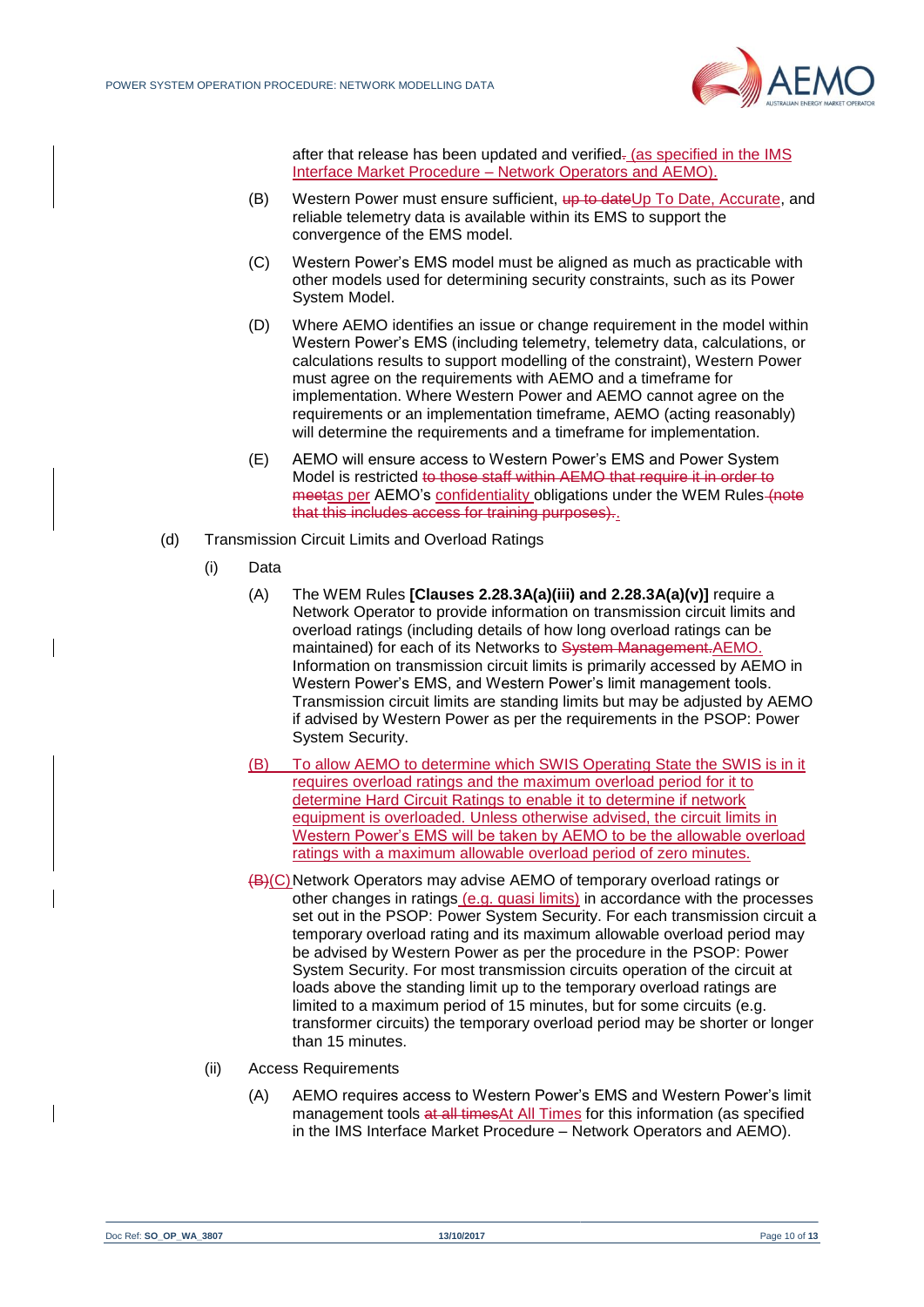

- (iii) Process
	- (A) Western Power must maintain the following rating limits (SCADA Limits and TSM Limits) within its EMS (as per the PSOP: Power System Security):
		- 1. SCADA Limits SCADA Limits are primarily used in monitoring equipment loads in real-time operation of the SWIS.
		- 2. SCADA Limit 1 90% of the continuous equipment rating
		- 3. SCADA Limit 2 100% of the continuous equipment rating, or long term emergency rating where transformer is the limiting component. SCADA Limit 2 is the SCADA limit used for the transmission circuit limit and the overload rating required in the WEM Rules **[Clauses 2.28.3A(a)(iii) and 2.28.3A(a)(v) respectively]**
		- 4. TSM Limits TSM Limits are primarily used in studies of SWIS security and SWIS reliability to alert AEMO ofto potential equipment overloads in contingency situations. TSM limitsLimits may also assist AEMO to monitor equipment loads if SCADA telemetry is not available.
		- 5. TSM Limit 1 100% of the continuous equipment rating, or long term emergency rating where the transformer is the limiting component. TSM Limit 1 is the EMS limit used for the transmission circuit limit and the overload rating required in the WEM Rules **[Clauses 2.28.3A(a)(iii) and 2.28.3A(a)(v) respectively]**.
		- 6. TSM Limit 2 110% of the continuous equipment rating.
		- 7. TSM Limit 3 115% of the continuous equipment rating.
		- 8. When agreed with Western Power's Controller as per the procedure in the PSOP: Power System Security AEMO may allow the equipment load determined by TSM contingency studies to increase above TSM Limit 1 up to either a revised rating, or a temporary overload rating. When agreed with Western Power's Controller, for real-time operations AEMO may also allow the TSM determined transmission circuit load to increase above TSM Limit 1 up to a temporary overload rating for no longer than its maximum allowable overload period.
		- 9. Western Power must ensure any alternative ratings (e.g. seasonal ratings) are available in its EMS or other limit tools for AEMO to use when assessing Power System Security and Power System Reliability outside of the current timeframe (in accordance with the PSOP: Power System Security).
		- 10. Where AEMO identifies an issue or change requirement in Western Power's limit data (including missing limit data), Western Power must agree on the requirements with AEMO and a timeframe for implementation. Where Western Power and AEMO cannot agree on the requirements or an implementation timeframe, AEMO (acting reasonably) will determine the requirements and a timeframe for implementation.
		- 11. Western Power must provide AEMO with historical limit values when requested. (The WEM Rules **[Clause 10.1.2]** require information to be retained for a period of seven years from the date of creation, or such longer period as may be required by law).
		- 12. AEMO will ensure access to Western Power's EMS and limit management tools is restricted to those staff within AEMO that require it in order to meet AEMO's obligations under the WEM Rules (note that this includes access for training purposes).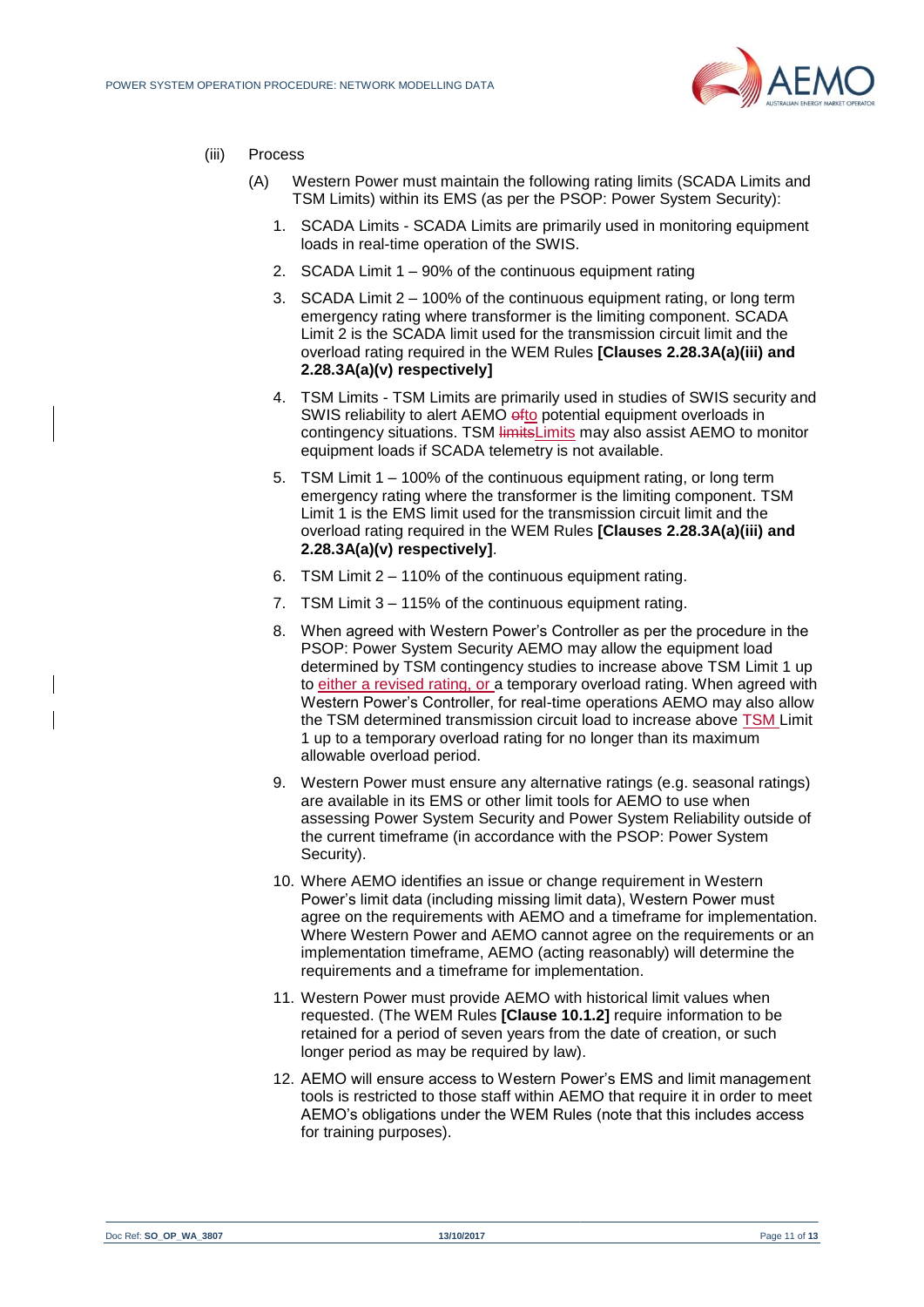

- (e) Short Circuit Capability
	- (i) Data
		- (A) The WEM Rules **[Clause 2.28.3A(a)(vi)]** require a Network operatorOperator to provide the short circuit capability of facility equipment for each of its Networks to System ManagementAEMO. Information on short circuit capability is provided to AEMO by exception, i.e. where Western Power identifies a short circuit limitation that requires active management, AEMO must be notified in accordance with the PSOP: Power System Security. For these instances, AEMO monitors the status of the short circuit limit in Western Power's EMS.
	- (ii) Access Requirements
		- (A) AEMO requires access to Western Power's EMS and Power System Model for this information (as specified in the IMS Interface Market Procedure – Network Operators and AEMO).
	- (iii) Process
		- (A) Western Power must maintain the necessary calculations, calculations results, telemetry and telemetry data to monitor the status of the short circuit limit, and ensure that those calculations, calculations results, telemetry and telemetry data are accurateAccurate and reliable.
		- (B) Where AEMO identifies an issue or change requirement in calculations, calculations results, telemetry or telemetry data, Western Power must agree on the requirements with AEMO and a timeframe for implementation. Where Western Power and AEMO cannot agree on the requirements or an implementation timeframe, AEMO (acting reasonably) will determine the requirements and a timeframe for implementation.
		- (C) AEMO will ensure access to Western Power's EMS is restricted to those staff within AEMO that require it in order to meet AEMO's obligations under the WEM Rules (note that this includes access for training purposes).
- (f) Technical and Communications Criteria
	- (i) Western Power must ensure the systems and tools required to access the data identified in step [2.22.2](#page-6-2) above are available for AEMO to use, at both primary and backup control room locations, in accordance with the requirements in the IMS Interface Market Procedure – Network Operators and AEMO.